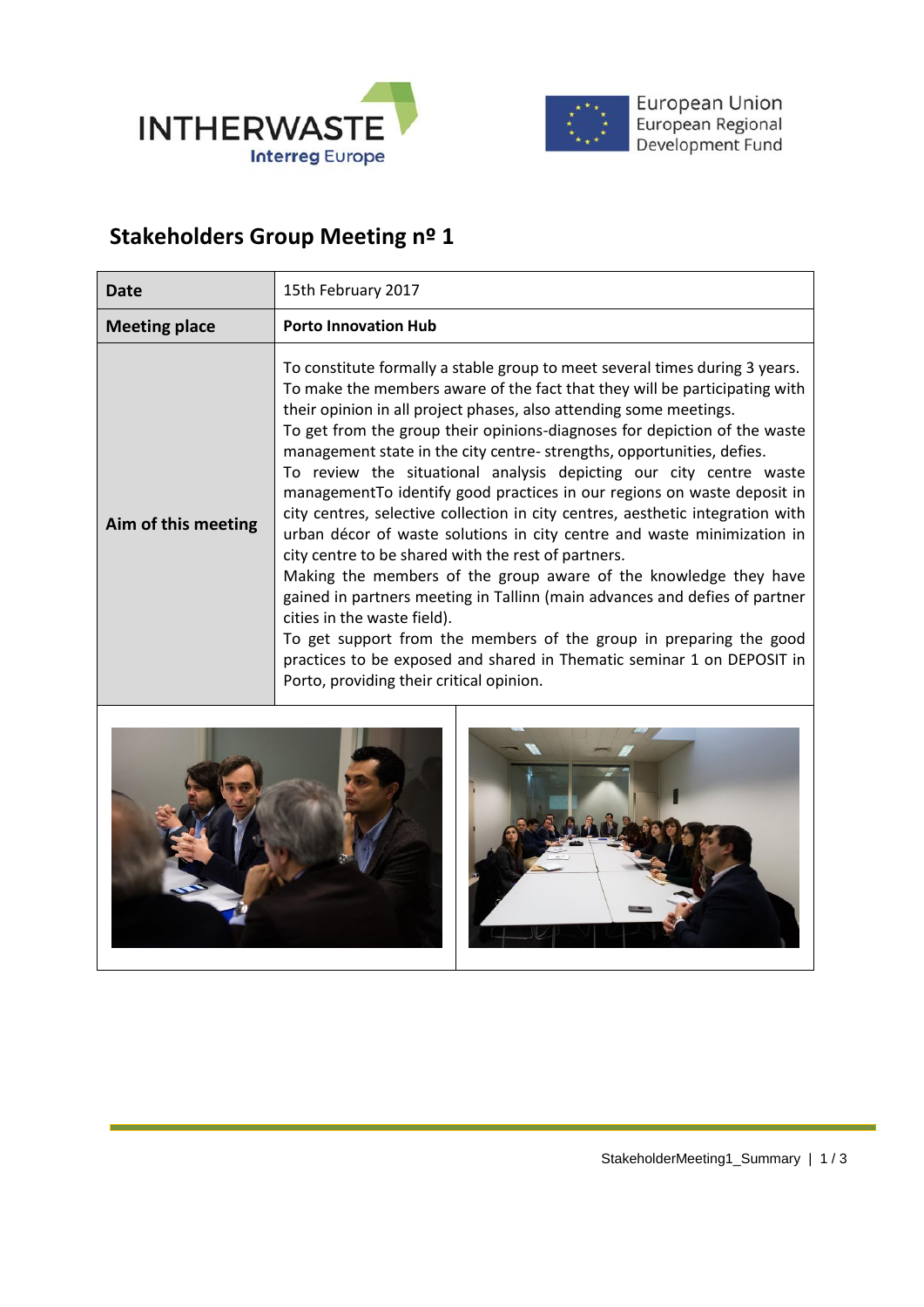



European Union<br>European Regional<br>Development Fund